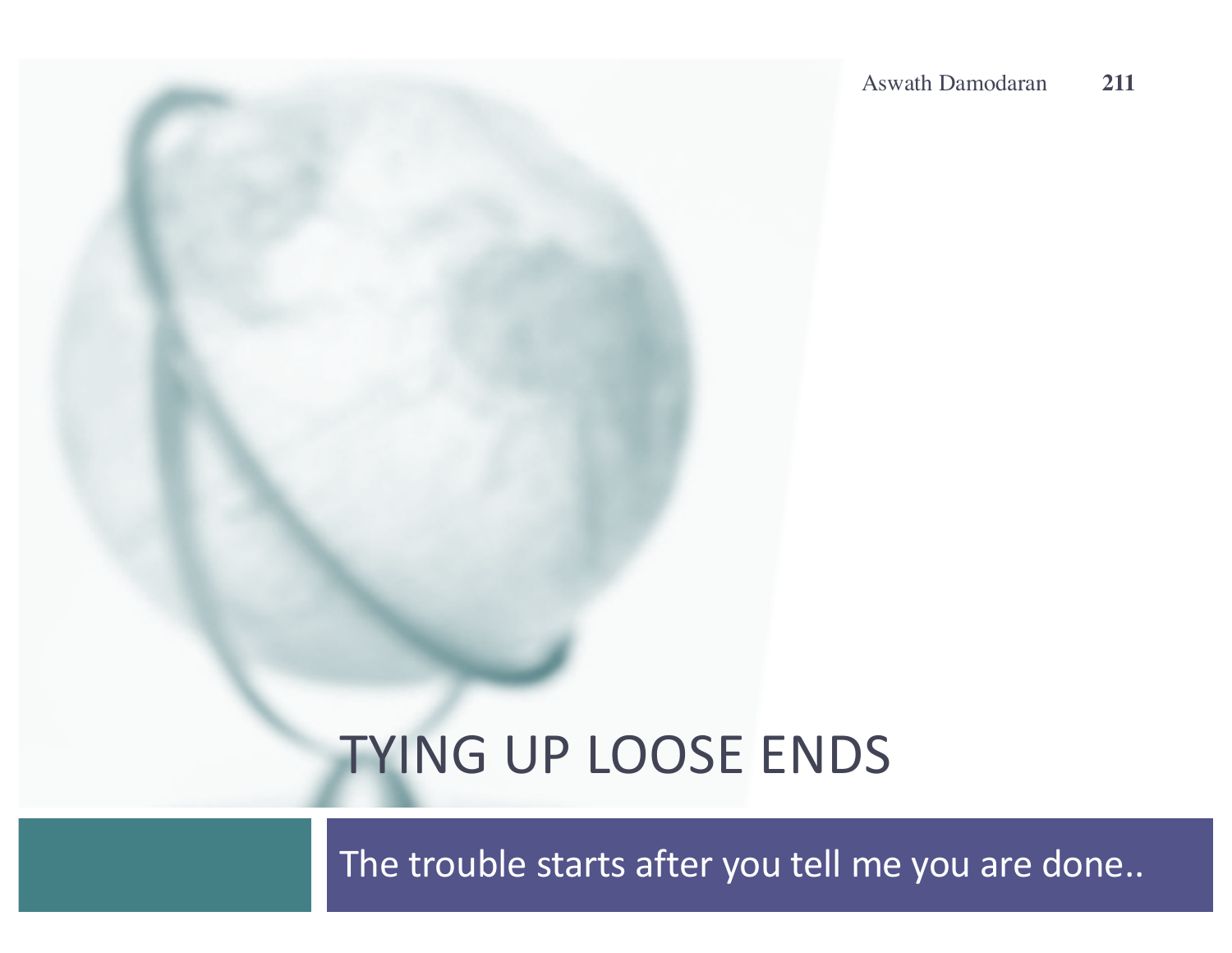## But what comes next?

| <b>Value of Operating Assets</b>           | Since this is a discounted cashflow valuation, should there be a real option<br>premium?                                                                                                                                    |
|--------------------------------------------|-----------------------------------------------------------------------------------------------------------------------------------------------------------------------------------------------------------------------------|
| + Cash and Marketable<br><b>Securities</b> | Operating versus Non-opeating cash<br>Should cash be discounted for earning a low return?                                                                                                                                   |
| + Value of Cross Holdings                  | How do you value cross holdings in other companies?<br>What if the cross holdings are in private businesses?                                                                                                                |
| + Value of Other Assets                    | What about other valuable assets?<br>How do you consider under utilized assets?                                                                                                                                             |
| <b>Value of Firm</b>                       | Should you discount this value for opacity or complexity?<br>How about a premium for synergy?<br>What about a premium for intangibles (brand name)?                                                                         |
| - Value of Debt                            | What should be counted in debt?<br>Should you subtract book or market value of debt?<br>What about other obligations (pension fund and health care?<br>What about contingent liabilities?<br>What about minority interests? |
| = Value of Equity                          | Should there be a premium/discount for control?<br>Should there be a discount for distress                                                                                                                                  |
| - Value of Equity Options                  | What equity options should be valued here (vested versus non-vested)?<br>How do you value equity options?                                                                                                                   |
| = Value of Common Stock                    | Should you divide by primary or diluted shares?                                                                                                                                                                             |
| / Number of shares                         |                                                                                                                                                                                                                             |
| = Value per share                          | Should there be a discount for illiquidity/ marketability?<br>Should there be a discount for minority interests?                                                                                                            |
|                                            |                                                                                                                                                                                                                             |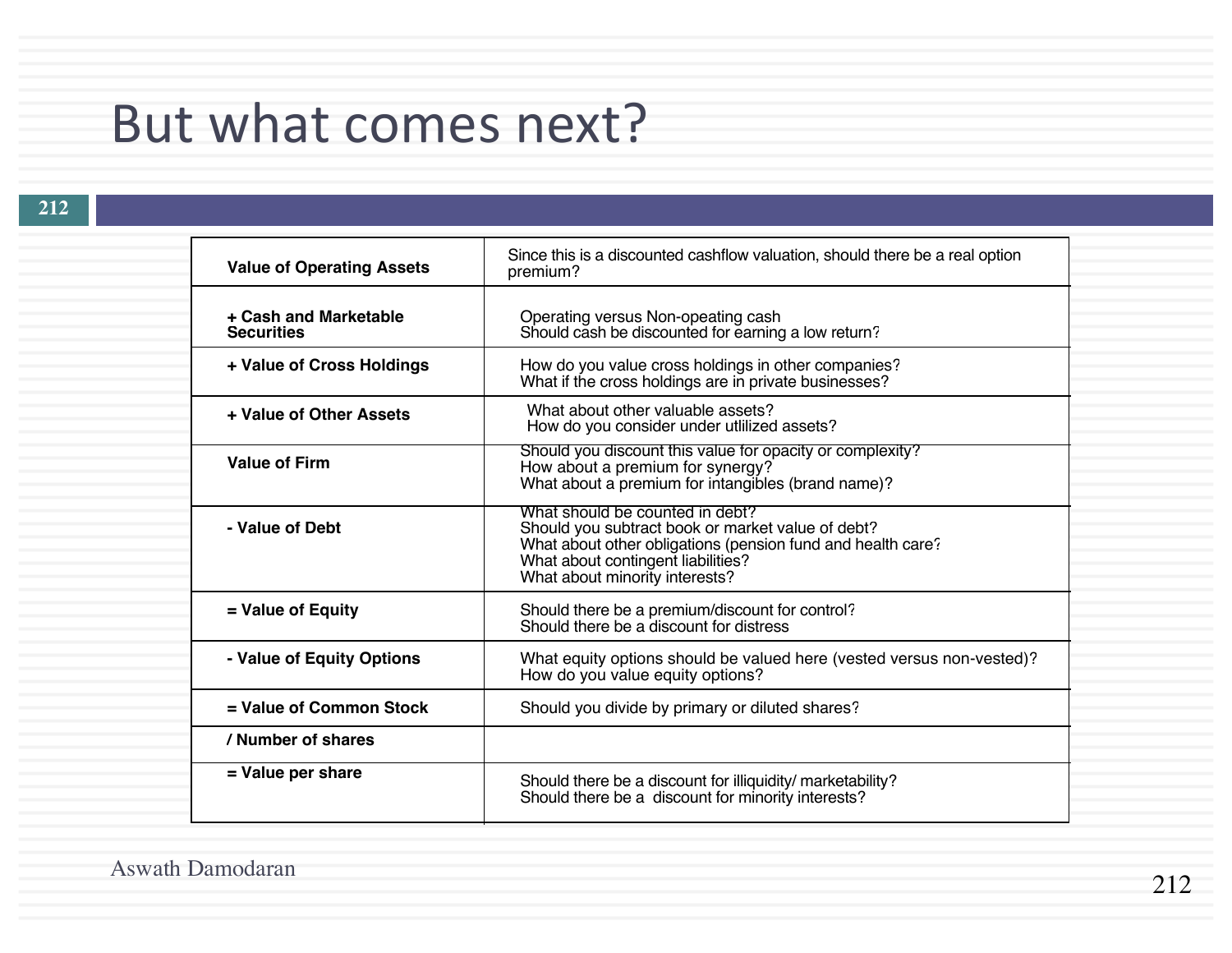# 1. The Value of Cash

- $\Box$  The simplest and most direct way of dealing with cash and marketable securities is to keep it out of the valuation - the cash flows should be before interest income from cash and securities, and the discount rate should not be contaminated by the inclusion of cash. (Use betas of the operating assets alone to estimate the cost of equity).
- $\Box$  Once the operating assets have been valued, you should add back the value of cash and marketable securities.
- $\Box$  In many equity valuations, the interest income from cash is included in the cashflows. The discount rate has to be adjusted then for the presence of cash. (The beta used will be weighted down by the cash holdings). Unless cash remains a fixed percentage of overall value over time, these valuations will tend to break down.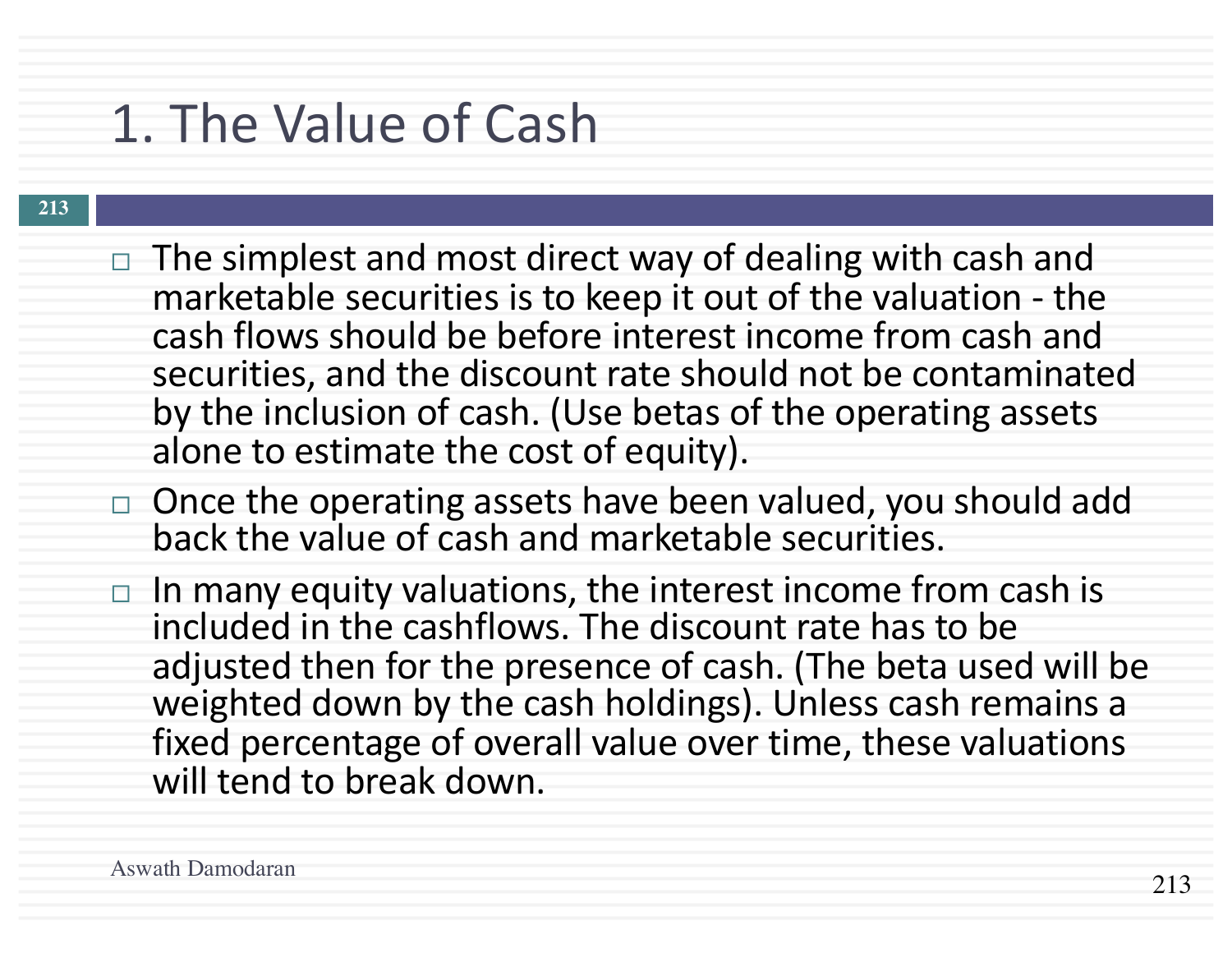# An Exercise in Cash Valuation

**214**

|                            | Company A | Company B | Company C |
|----------------------------|-----------|-----------|-----------|
| <b>Enterprise Value</b>    | \$1,000.0 | \$1,000.0 | \$1,000.0 |
| Cash                       | \$100.0   | \$100.0   | \$100.0   |
| Return on invested capital | 10%       | 5%        | 22%       |
| Cost of capital            | 10%       | 10%       | 12%       |
| Trades in                  | <b>US</b> | US        | Argentina |

In which of these companies is cash most likely to be

- a) A Neutral Asset (worth \$100 million)
- b) A Wasting Asset (worth less than \$100 million)
- c) A Potential Value Creator (worth >\$100 million)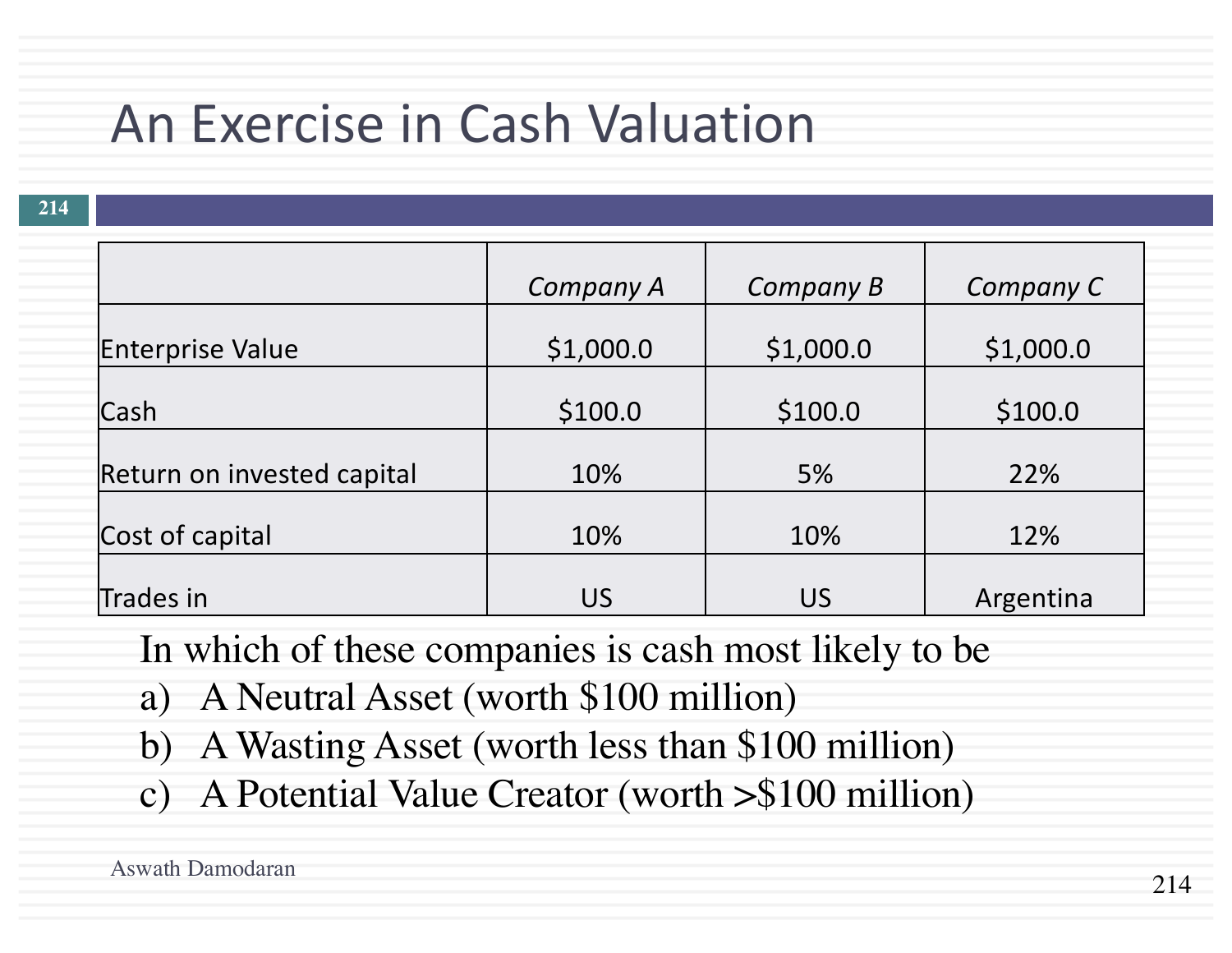# Should you ever discount cash for its low

### returns?

- $\Box$  There are some analysts who argue that companies with a lot of cash on their balance sheets should be penalized by having the excess cash discounted to reflect the fact that it earns a low return.
	- Excess cash is usually defined as holding cash that is greater than what the firm needs for operations.
	- $\blacksquare$  A low return is defined as a return lower than what the firm earns on its non-cash investments.
- $\Box$  This is the wrong reason for discounting cash. If the cash is invested in riskless securities, it should earn a low rate of return. As long as the return is high enough, given the riskless nature of the investment, cash does not destroy value.
- $\Box$  There is a right reason, though, that may apply to some companies... Managers can do stupid things with cash (overpriced acquisitions, pie-in-the-sky projects....) and you have to discount for this possibility.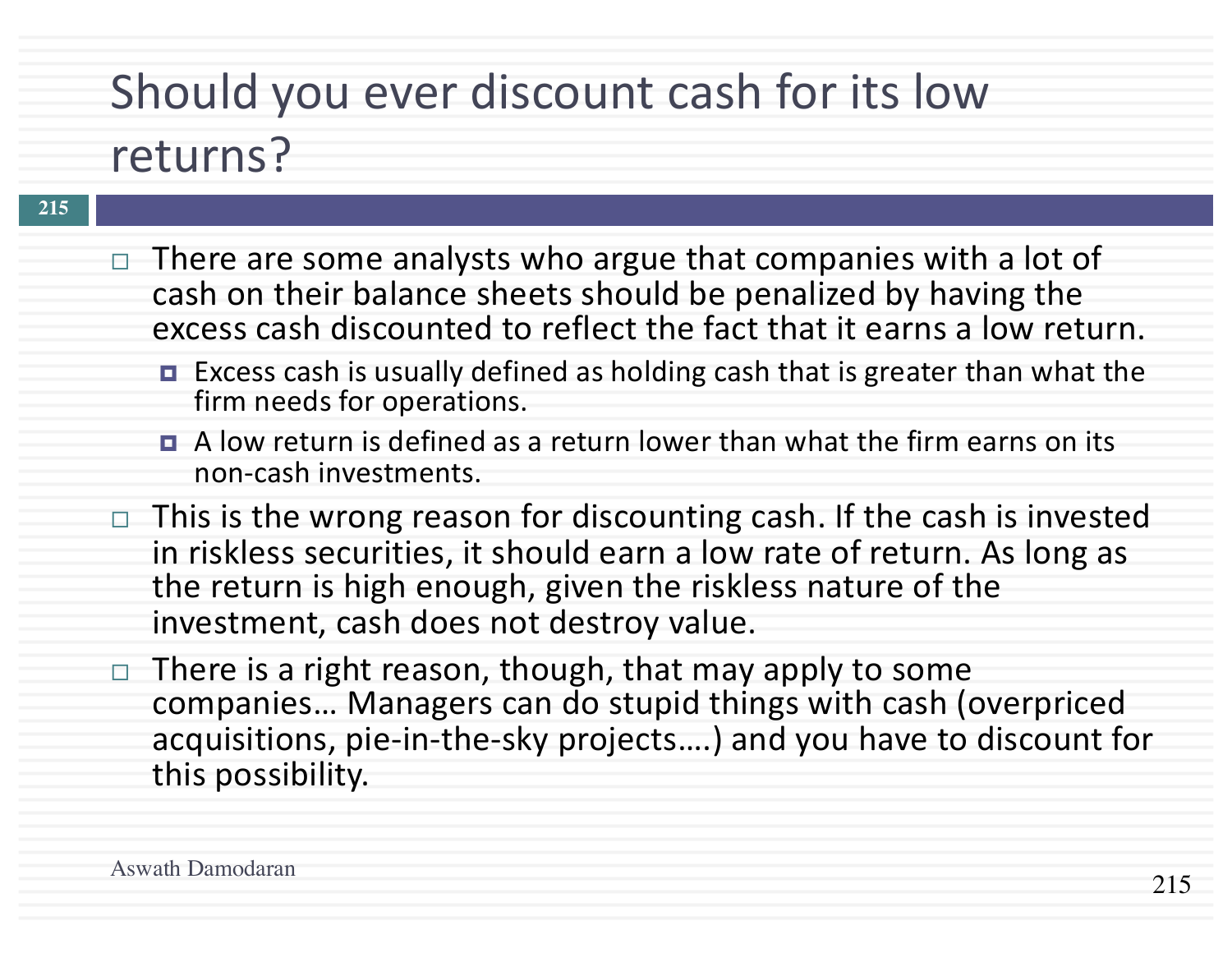# Cash: Discount or Premium?

#### **216**

Market Value of \$ 1 in cash: Estimates obtained by regressing Enterprise Value against Cash Balances

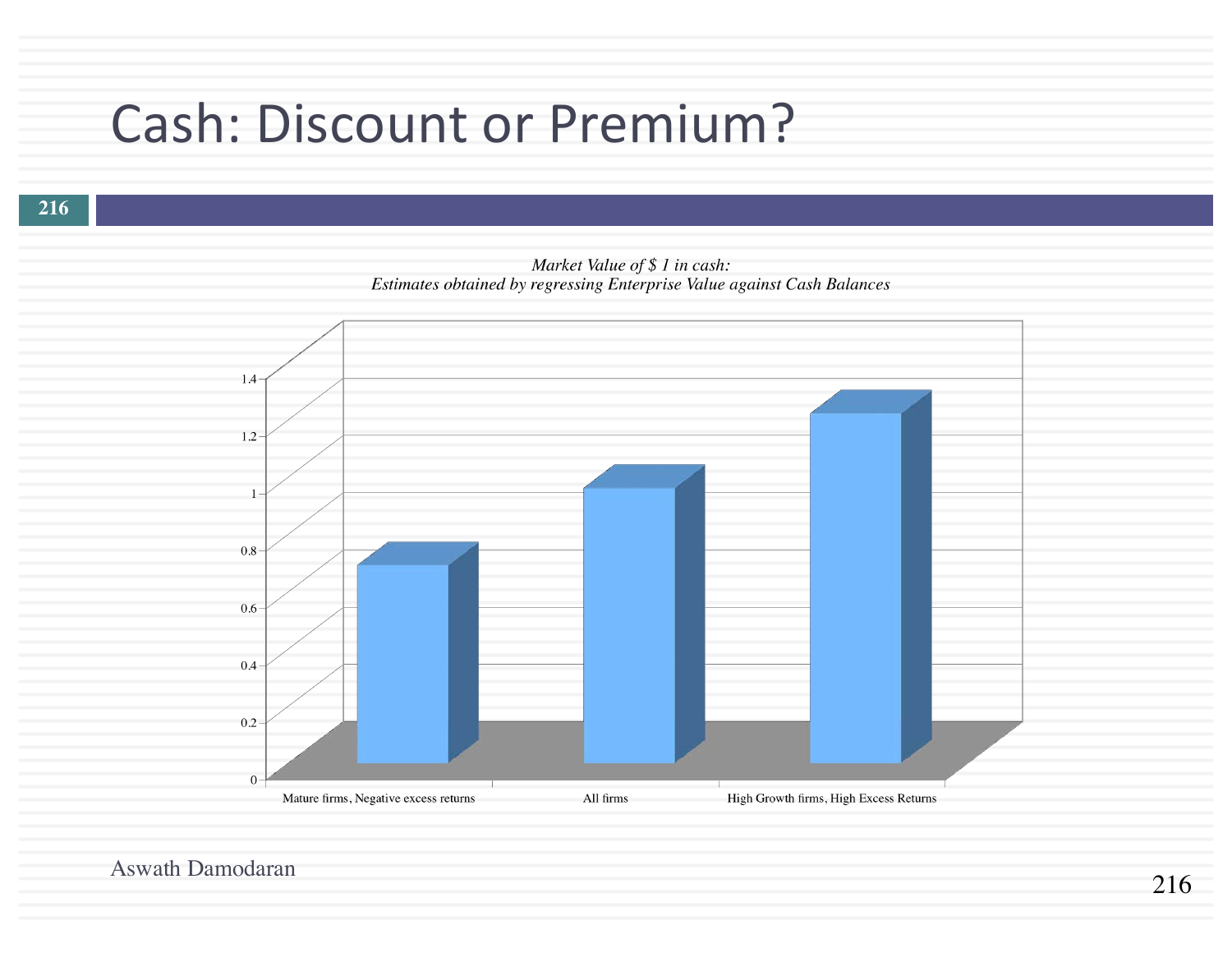## A Detour: Closed End Mutual Funds

#### **217**



 $\Box$  Assume that you have a closed-end fund that invests in 'average risk" stocks. Assume also that you expect the market (average risk investments) to make 11.5% annually over the long term. If the closed end fund underperforms the market by 0.50%, estimate the discount on the fund.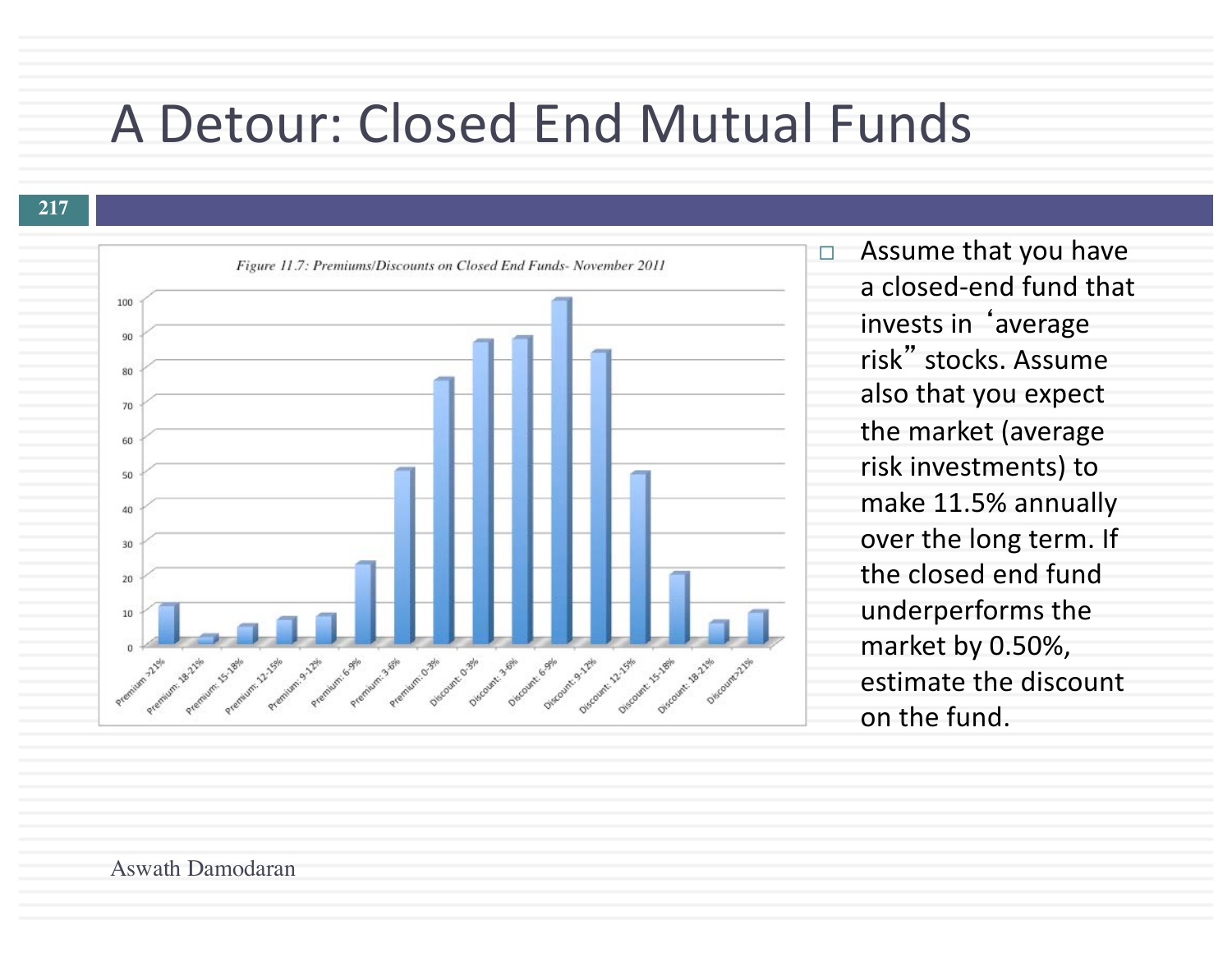### The Most Famous Closed End Fund in History?

**218**



#### *Berkshire Hathaway: The Fading Buffett Premium*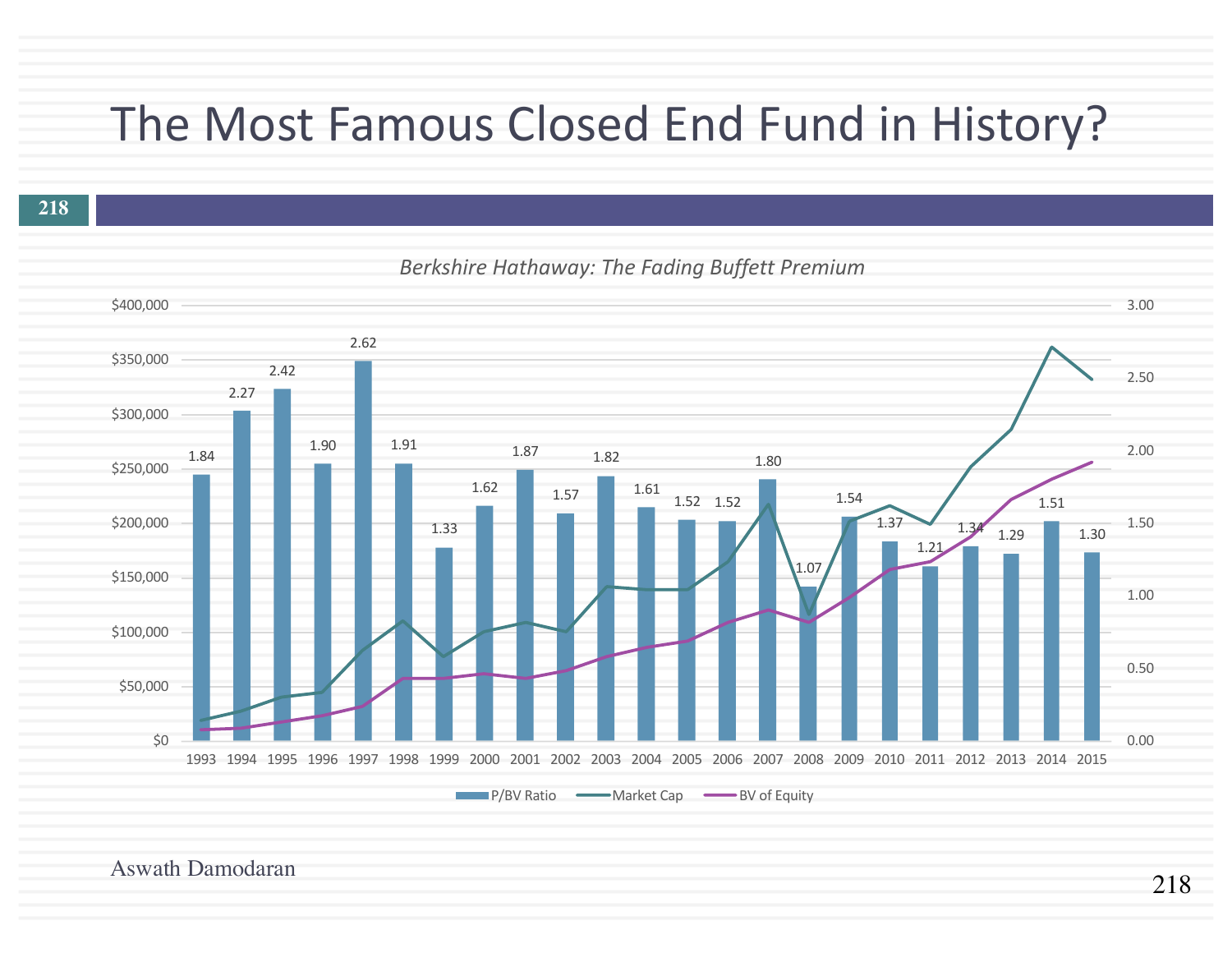# 2. Dealing with Holdings in Other firms

- $\Box$  Holdings in other firms can be categorized into
	- Minority passive holdings, in which case only the dividend from the holdings is shown in the balance sheet
	- **□** Minority active holdings, in which case the share of equity income is shown in the income statements
	- **□** Majority active holdings, in which case the financial statements are consolidated.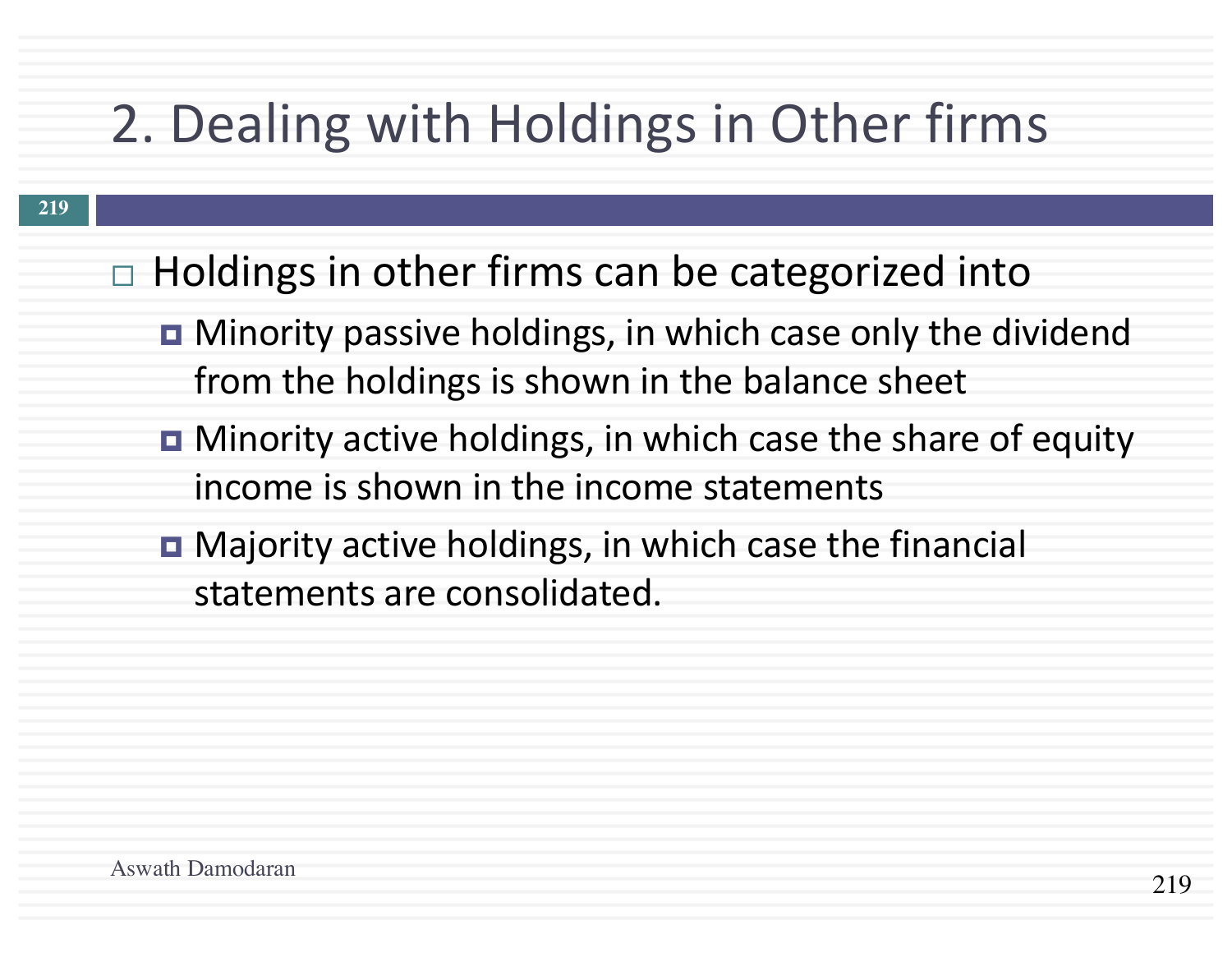# An Exercise in Valuing Cross Holdings

- $\Box$  Assume that you have valued Company A using consolidated financials for  $$$  1 billion (using FCFF and cost of capital) and that the firm has  $$200$  million in debt. How much is the equity in Company A worth?
- $\Box$  Now assume that you are told that Company A owns 10% of Company B and that the holdings are accounted for as passive holdings. If the market cap of company B is \$500 million, how much is the equity in Company A worth?
- $\Box$  Now add on the assumption that Company A owns 60% of Company C and that the holdings are fully consolidated. The minority interest in company C is recorded at \$40 million in Company A's balance sheet. How much is the equity in Company A worth?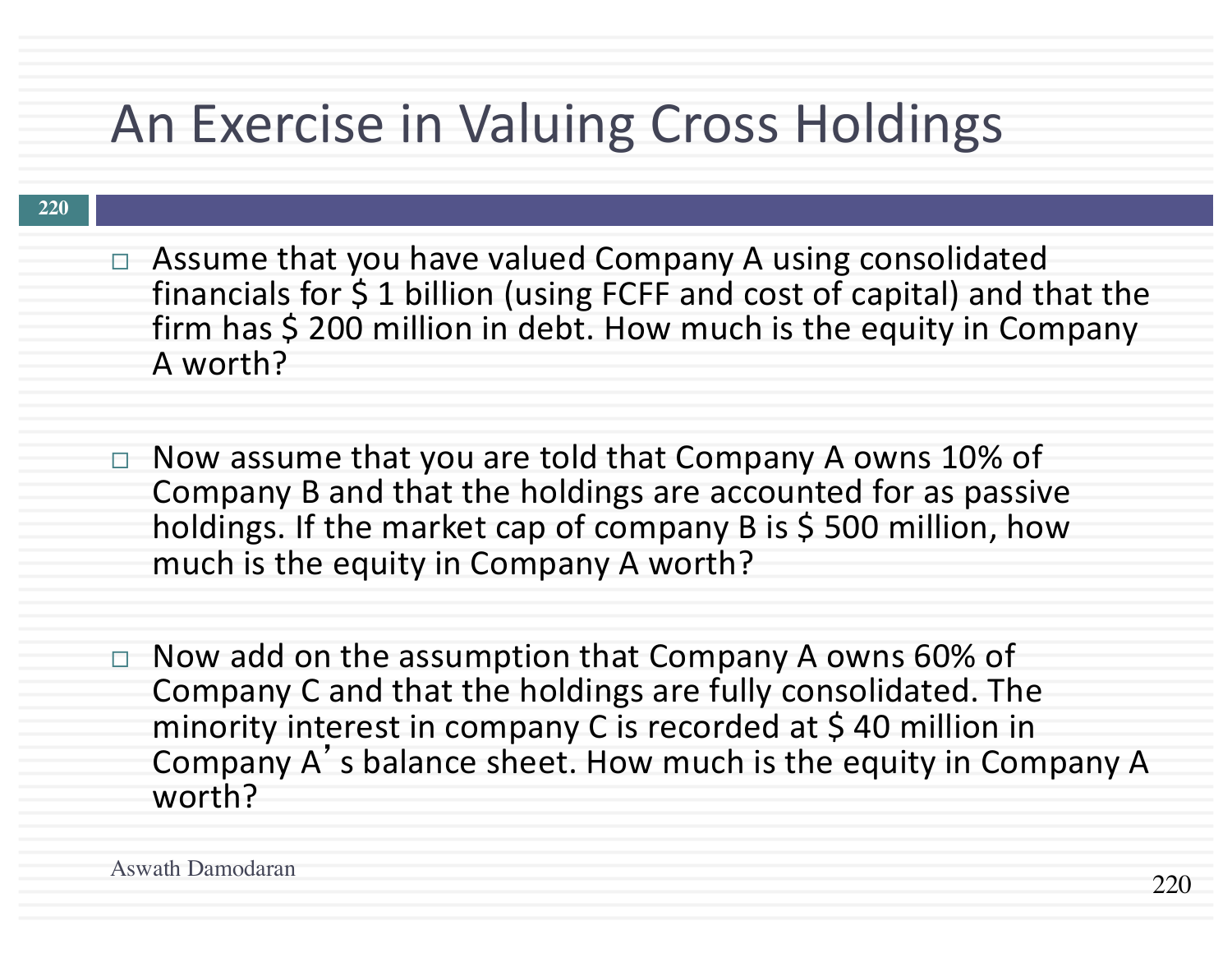# More on Cross Holding Valuation

- $\Box$  Building on the previous example, assume that
	- You have valued equity in company B at \$ 250 million (which is half the market's estimate of value currently)
	- Company A is a steel company and that company C is a chemical company. Furthermore, assume that you have valued the equity in company C at \$250 million.
	- $\blacksquare$  Estimate the value of equity in company A.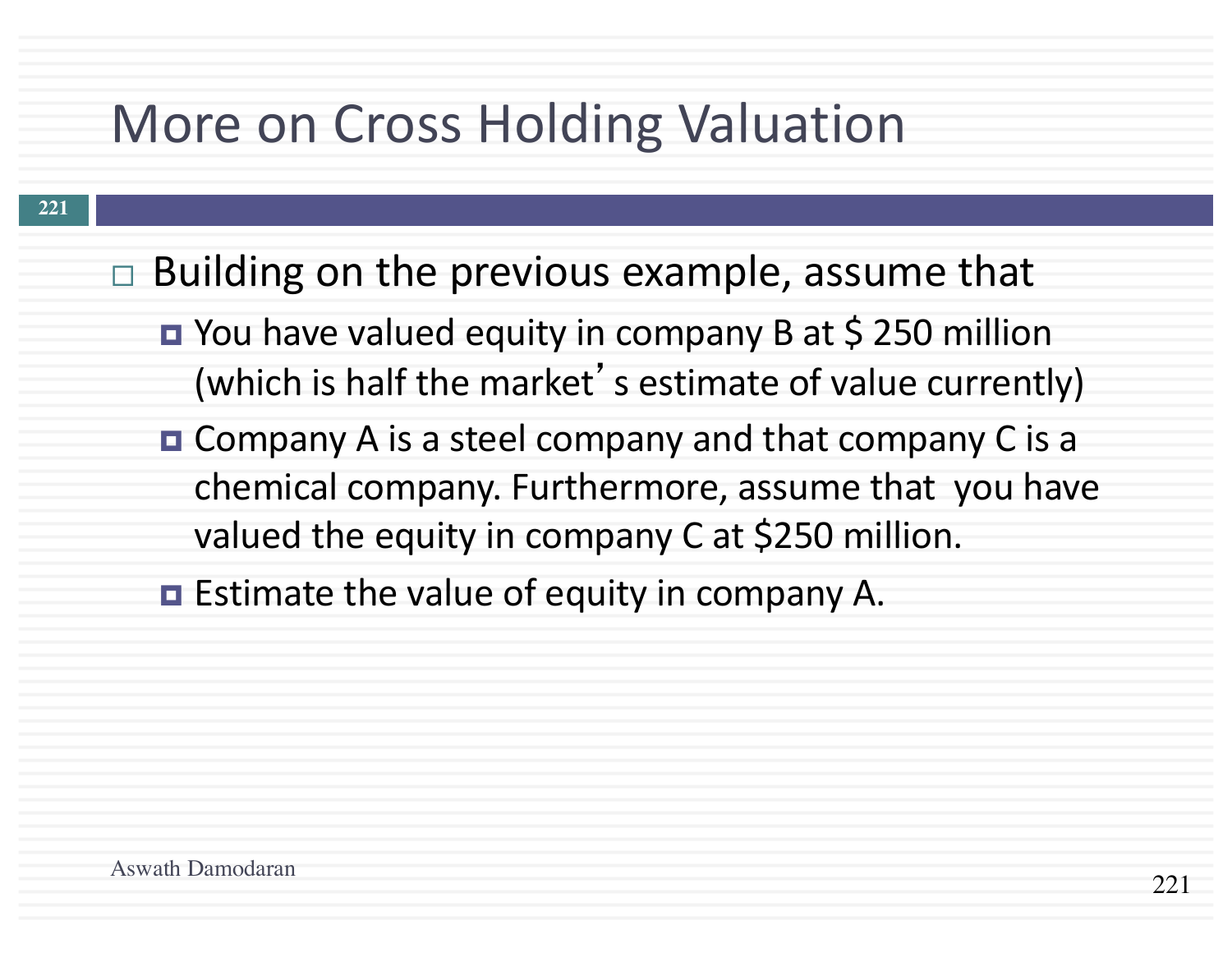## If you really want to value cross holdings right....

- $\Box$  Step 1: Value the parent company without any cross holdings. This will require using unconsolidated financial statements rather than consolidated ones.
- $\Box$  Step 2: Value each of the cross holdings individually. (If you use the market values of the cross holdings, you will build in errors the market makes in valuing them into your valuation.
- $\Box$  Step 3: The final value of the equity in the parent company with N cross holdings will be:
	- Value of un-consolidated parent company
	- $\blacksquare$  Debt of un-consolidated parent company
	- ¤ + % owned of Company j \* (Value of Company j *j*=1 *j*=*N*  $\sum$ % owned of Company j \* (Value of Company j - Debt of Company j)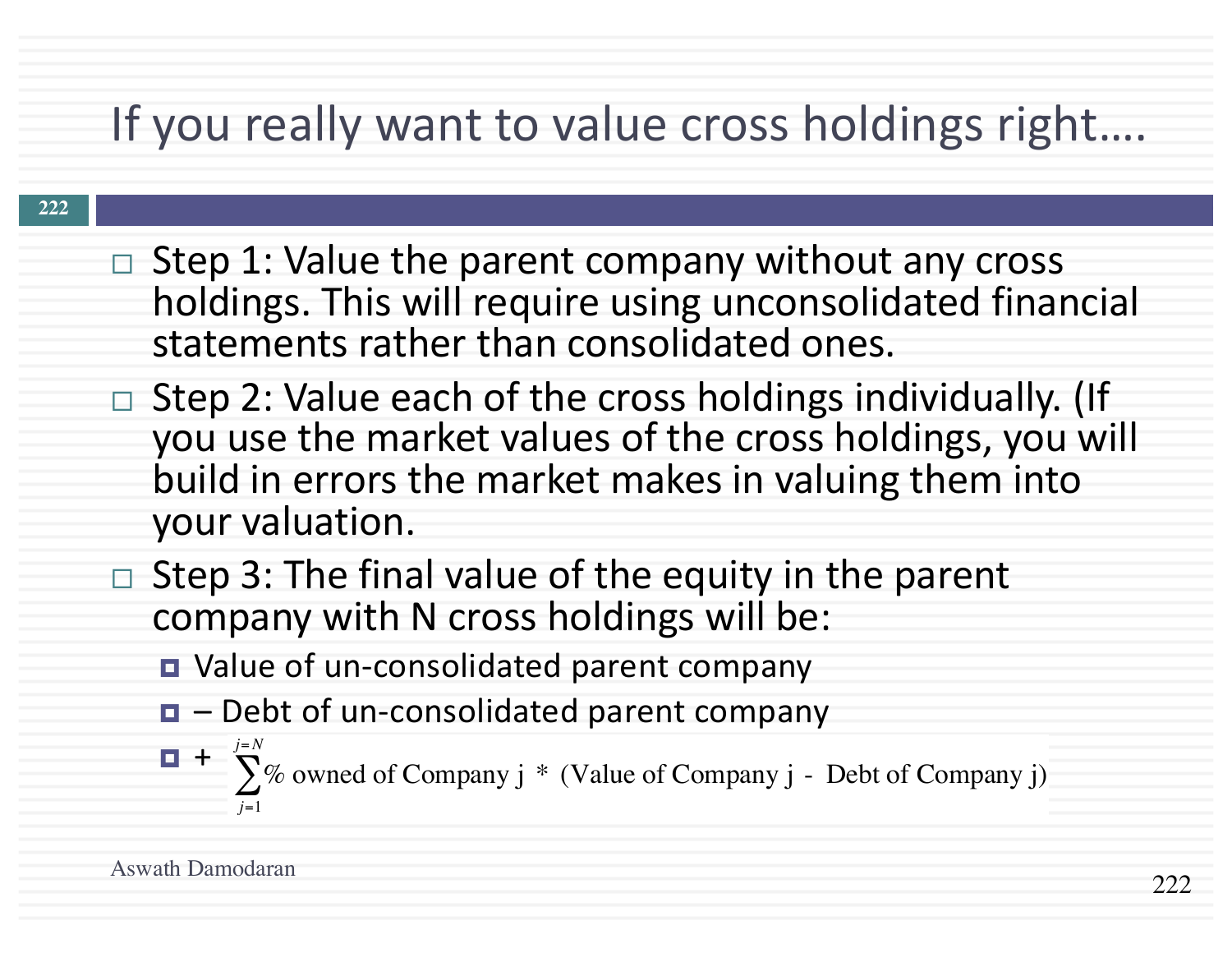# Valuing Yahoo as the sum of its intrinsic

# pieces

**223**

| 100% of Yahoo! US Equity    |         |              |                    | +35% of Yahoo! Japan Equity  | +22.1% of Alibaba Equity                          |           |         | $-LooseEnds =$            | Equity value= \$41,571 |
|-----------------------------|---------|--------------|--------------------|------------------------------|---------------------------------------------------|-----------|---------|---------------------------|------------------------|
| Operating assets = \$4383   |         |              |                    | Operating assets = $$17,884$ | Operating assets =                                | \$127,484 |         | - Taxes due<br>$= $5,017$ | Per share $= $41.19$   |
| $+$ Cash $=$                | \$4,571 | + Cash       | $\equiv$           | \$3,113                      | + Cash                                            | $=$       | \$27963 |                           |                        |
| $-$ Debt $=$                | \$1,591 | $-$ Debt $=$ |                    | \$0                          | - $Debt =$                                        |           | \$6,670 | - Yahoo<br>$options =$    |                        |
| $=$ Parent Equity = \$7,363 |         |              | Equity = $$20,997$ | 35% of value = $$7,349$      | Equity = $$145,587$<br>22.1% of value = $$32,175$ |           |         | \$298                     |                        |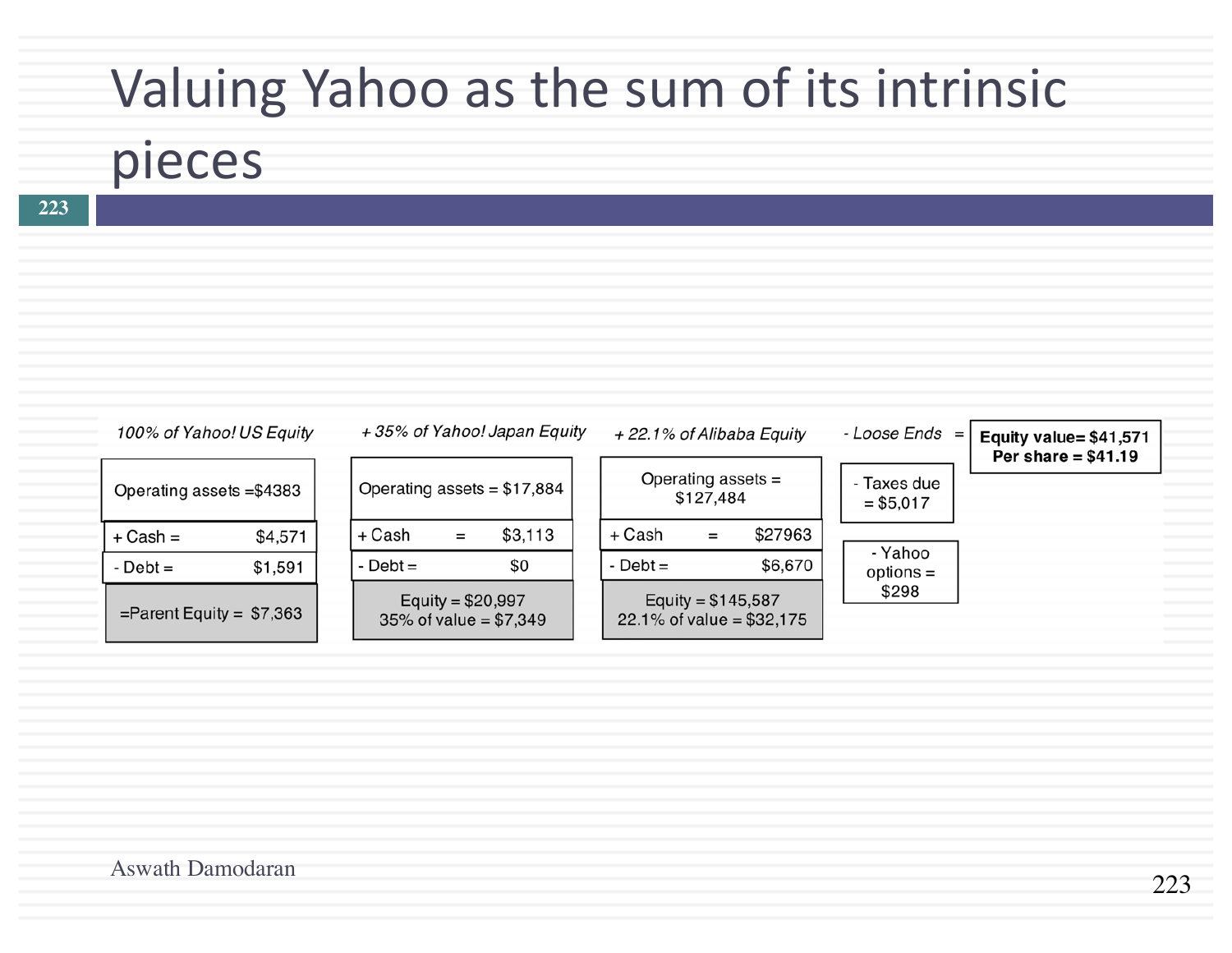### If you have to settle for an approximation, try this...

- $\Box$  For majority holdings, with full consolidation, convert the minority interest from book value to market value by applying a price to book ratio (based upon the sector average for the subsidiary) to the minority interest.
	- $\blacksquare$  Estimated market value of minority interest = Minority interest on balance sheet \* Price to Book ratio for sector (of subsidiary)
	- Subtract this from the estimated value of the consolidated firm to get to value of the equity in the parent company.
- $\Box$  For minority holdings in other companies, convert the book value of these holdings (which are reported on the balance sheet) into market value by multiplying by the price to book ratio of the sector(s). Add this value on to the value of the operating assets to arrive at total firm value.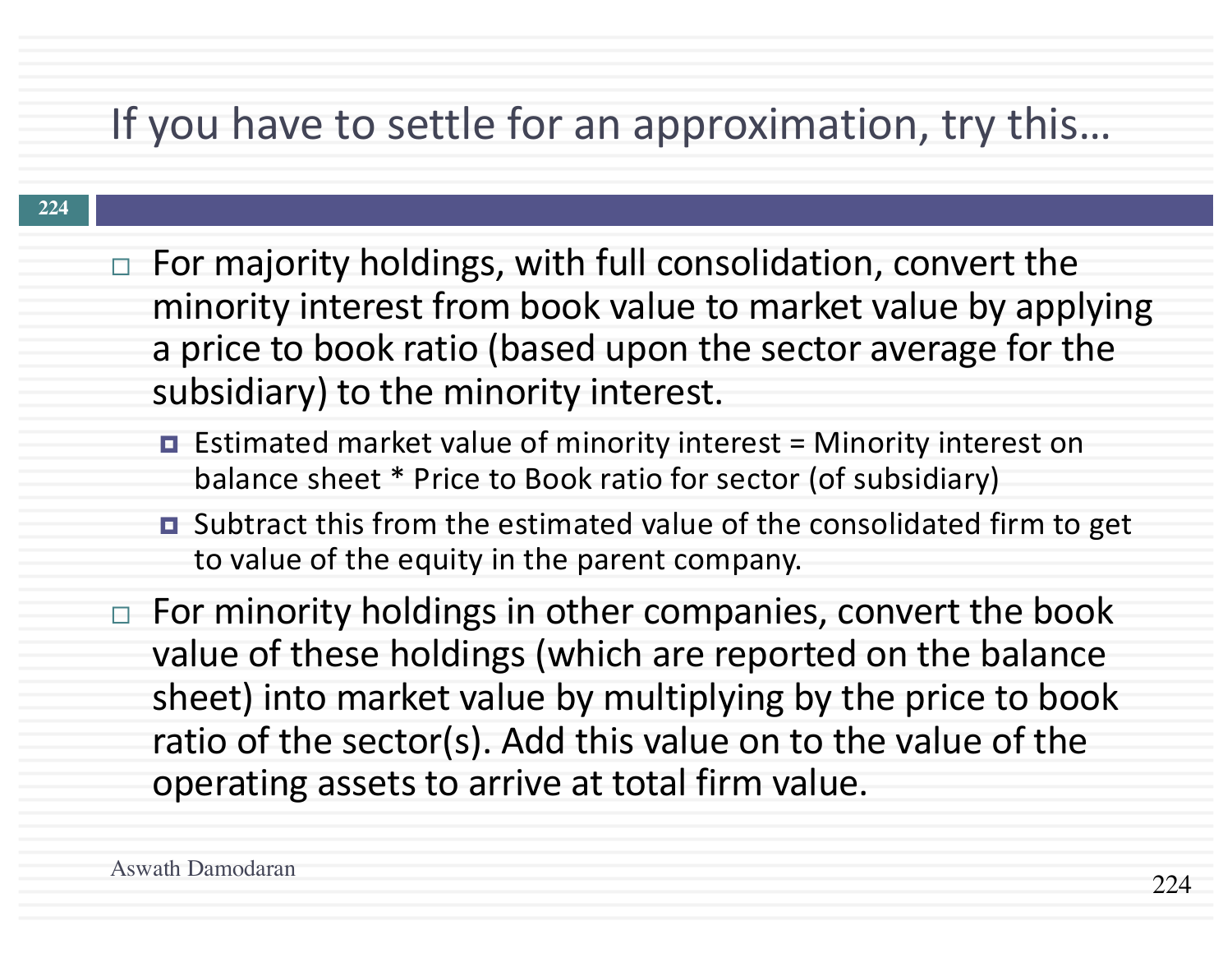# Yahoo: A pricing game?

| 100% of Yahoo! US Equity                      |         |           | +35% of Yahoo! Japan Equity |                            |  |                                                 | + 22.1% of Alibaba Equity |                          |                  | - Loose Ends =<br>Equity value= \$39,580<br>Per share = $$39.19$ |
|-----------------------------------------------|---------|-----------|-----------------------------|----------------------------|--|-------------------------------------------------|---------------------------|--------------------------|------------------|------------------------------------------------------------------|
| $EV/Sales* Sales = 0.63*$<br>$$4672 = $2,948$ |         |           | $$3929 = $31,075$           | $EV/Sales* Sales = 7.91*$  |  | $EV/Sales* Sales = 12.18*$<br>$$7911 = $96,331$ |                           | Taxes due $=$<br>\$4,011 |                  |                                                                  |
| $+$ Cash $=$                                  | \$4,571 | + Cash    | Ξ.                          | \$3,113                    |  | + Cash                                          | $=$                       | \$27963                  |                  |                                                                  |
| $-Debt =$                                     | \$1,591 | $-Debt =$ |                             | \$0                        |  | $-Debt =$                                       |                           | \$6,670                  | Yahoo<br>options |                                                                  |
| $=$ Parent Equity = \$5,929                   |         |           | Equity = $$34,188$          | $35\%$ of value = \$11,966 |  | $22.1\%$ of value = \$25,995                    | Equity = $$117,623$       |                          | \$298            |                                                                  |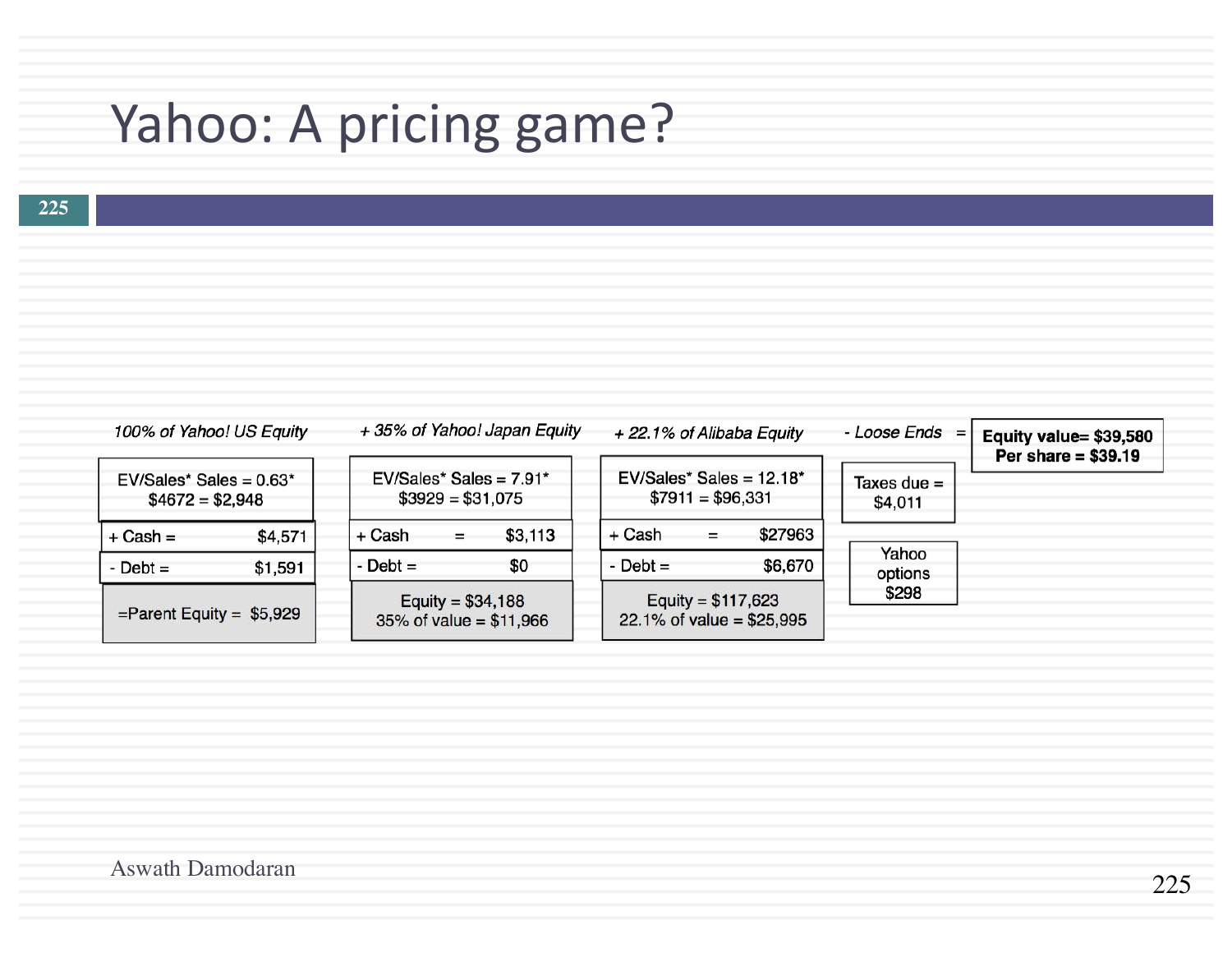## 3. Other Assets that have not been counted

### yet..

L

| 226 |                                                                                                                                                                                                                                                                                                                                                                                        |
|-----|----------------------------------------------------------------------------------------------------------------------------------------------------------------------------------------------------------------------------------------------------------------------------------------------------------------------------------------------------------------------------------------|
|     | $\Box$ Assets that you should not be counting (or adding on to DCF values)                                                                                                                                                                                                                                                                                                             |
|     | $\Box$ If an asset is contributing to your cashflows, you cannot count the market value of<br>the asset in your value. Thus, you should not be counting the real estate on which<br>your offices stand, the PP&E representing your factories and other productive<br>assets, any values attached to brand names or customer lists and definitely no non-<br>assets (such as goodwill). |
|     | $\Box$ Assets that you can count (or add on to your DCF valuation)                                                                                                                                                                                                                                                                                                                     |
|     | □ Overfunded pension plans: If you have a defined benefit plan and your assets<br>exceed your expected liabilities, you could consider the over funding with two<br>caveats:                                                                                                                                                                                                           |
|     | ■ Collective bargaining agreements may prevent you from laying claim to these<br>excess assets.                                                                                                                                                                                                                                                                                        |
|     | $\blacksquare$ There are tax consequences. Often, withdrawals from pension plans get taxed at<br>much higher rates.                                                                                                                                                                                                                                                                    |
|     | <b><math>\blacksquare</math></b> Unutilized assets: If you have assets or property that are not being utilized to<br>generate cash flows (vacant land, for example), you have not valued them yet. You<br>can assess a market value for these assets and add them on to the value of the<br>firm.                                                                                      |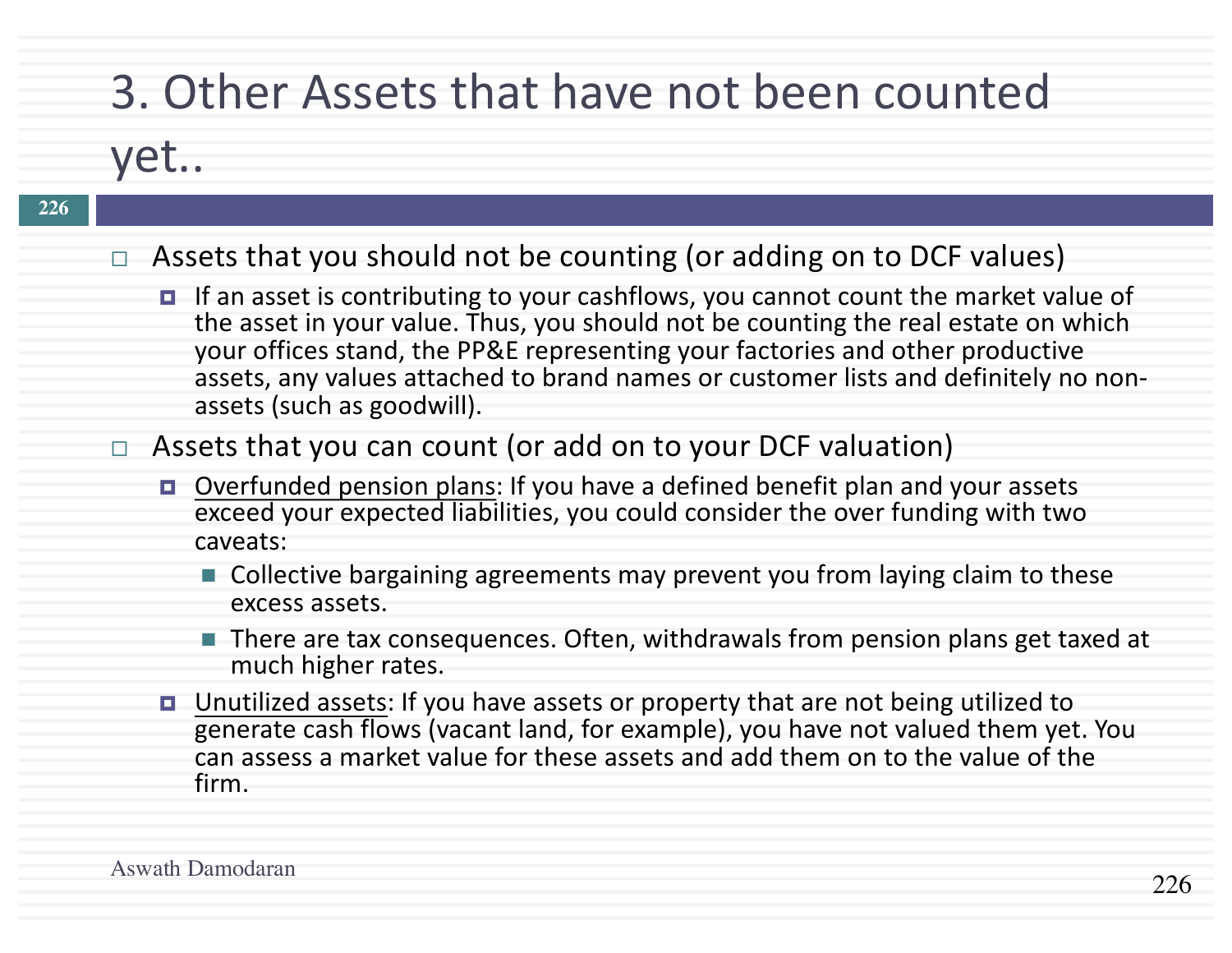# An Uncounted Asset?

#### **227**



The longtime home of Playboy magazine founder Hugh Hefner is to be sold to Daren Metropoulos, a principal at private-equity firm Metropoulos & Co. PHOTO: GETTY IMAGES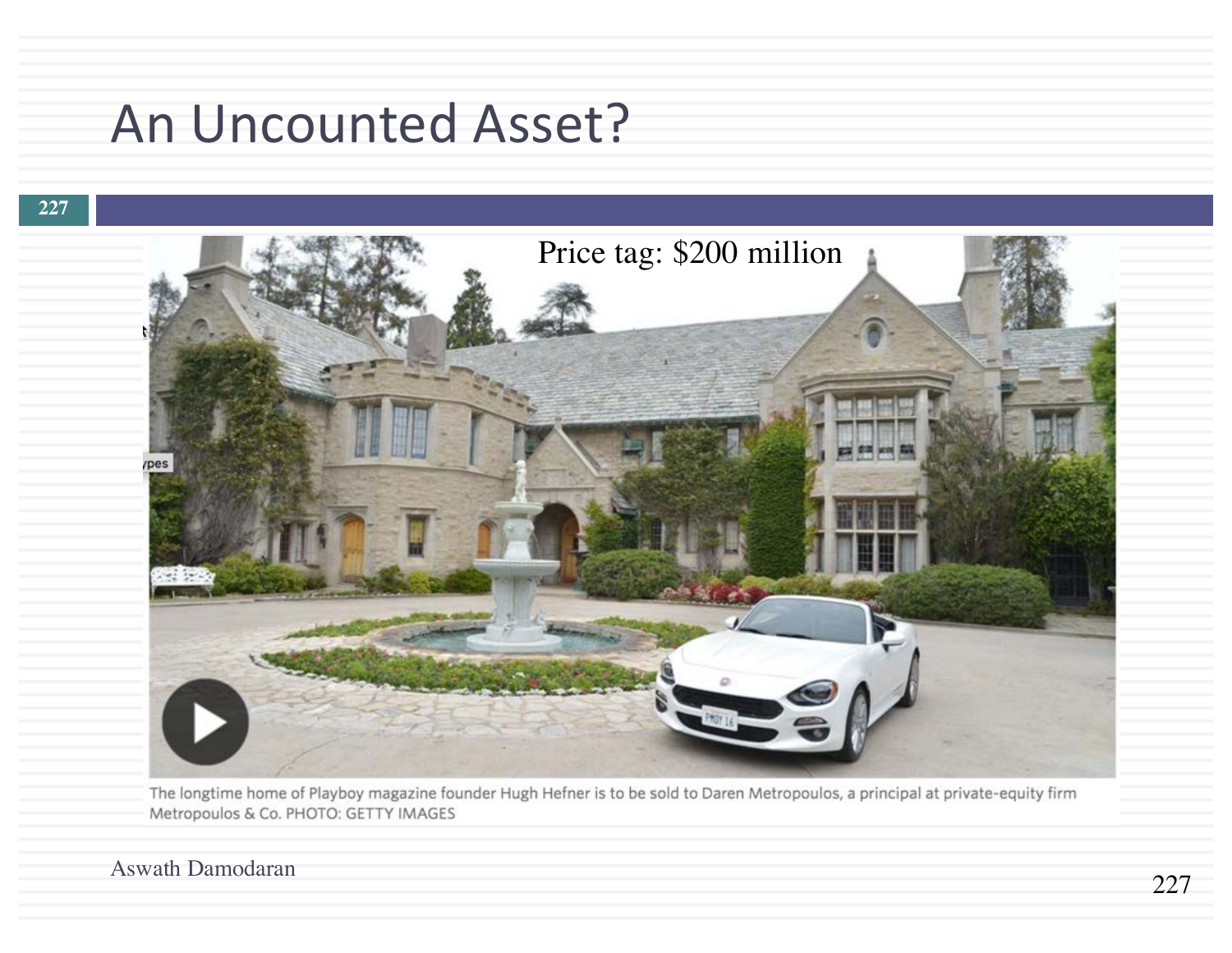# 4. A Discount for Complexity:

### **An Experiment**

|                                         | Company A          | <b>Company B</b> |
|-----------------------------------------|--------------------|------------------|
| <b>Operating Income</b>                 | \$1 billion        | \$1 billion      |
| Tax rate                                | 40%                | 40%              |
| <b>ROIC</b>                             | 10%                | 10%              |
| <b>Expected Growth</b>                  | 5%                 | 5%               |
| Cost of capital                         | 8%                 | 8%               |
| <b>Business Mix</b>                     | Single             | Multiple         |
| <b>Holdings</b>                         | Simple             | Complex          |
| Accounting                              | Transparent Opaque |                  |
| Which firm would you value more highly? |                    |                  |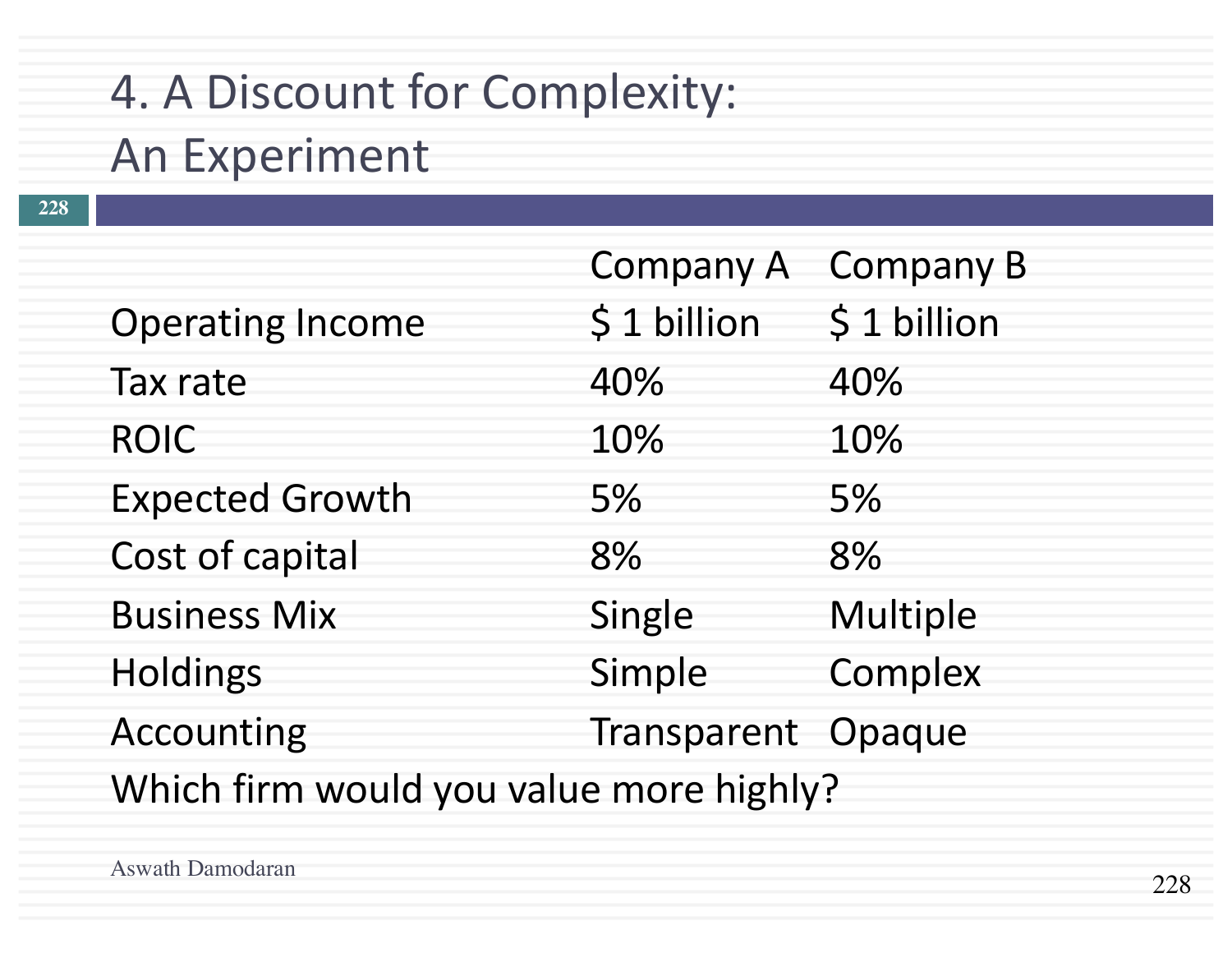### Measuring Complexity: Volume of Data in Financial Statements

| Company                 | Number of pages in last 10Q | Number of pages in last 10K |
|-------------------------|-----------------------------|-----------------------------|
| <b>General Electric</b> | 65                          | 410                         |
| Microsoft               | 63                          | 218                         |
| Wal-mart                | 38                          | 244                         |
| Exxon Mobil             | 86                          | 332                         |
| Pfizer                  | 171                         | 460                         |
| Citigroup               | 252                         | 1026                        |
| Intel                   | 69                          | 215                         |
| <b>AIG</b>              | 164                         | 720                         |
| Johnson & Johnson       | 63                          | 218                         |
| <b>IBM</b>              | 85                          | 353                         |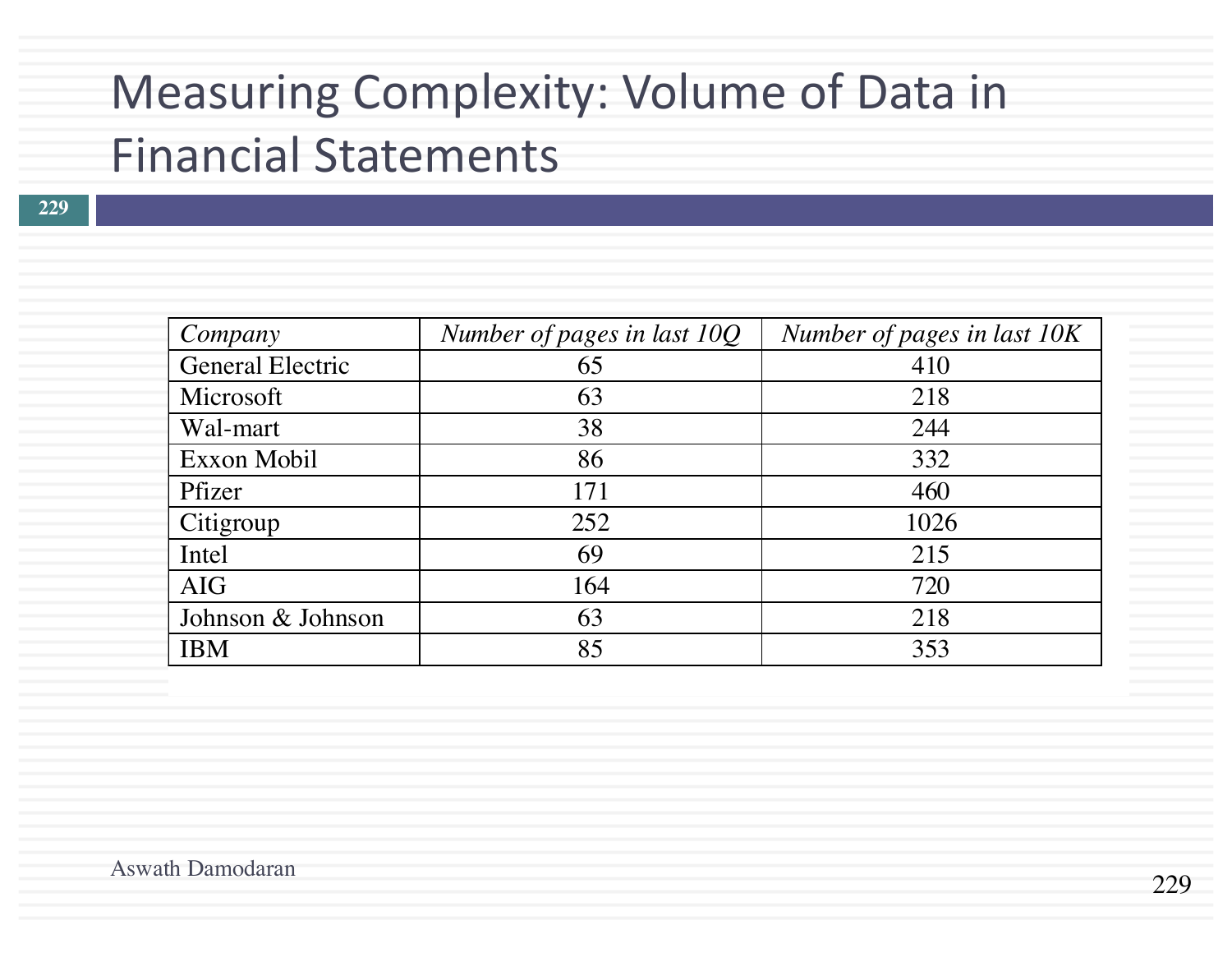# Measuring Complexity: A Complexity Score

| Item                           | Factors                                                                     | Follow-up Question                                         |                |            | Answer Weighting factor Hyundai Heavy Score |
|--------------------------------|-----------------------------------------------------------------------------|------------------------------------------------------------|----------------|------------|---------------------------------------------|
| <b>Operating Income</b>        | 1. Multiple Businesses                                                      | Number of businesses (with more than $10\%$ of revenues) = | 3              | 2.00       | 6                                           |
|                                | 2. One-time income and expenses                                             | Percent of operating income =                              | 5%             | 10.00      | 0.5                                         |
|                                | 3. Income from unspecified sources                                          | Percent of operating income $=$                            | 15%            | 10.00      | 1.5                                         |
|                                | 4. Items in income statement that are<br>volatile                           | Percent of operating income =                              | 20%            | 5.00       |                                             |
| <b>Tax Rate</b>                | 1. Income from multiple locales                                             | Percent of revenues from non-domestic locales =            | 75%            | 3.00       | 2.25                                        |
|                                | 2. Different tax and reporting books                                        | Yes or No                                                  | No             | $Yes=3$    | $\theta$                                    |
|                                | 3. Headquarters in tax havens                                               | Yes or No                                                  | No             | $Yes=3$    | $\mathbf{0}$                                |
|                                | 4. Volatile effective tax rate                                              | Yes or No                                                  | Yes            | $Yes=2$    | $\overline{2}$                              |
| Capital                        | 1. Volatile capital expenditures                                            | Yes or No                                                  | Yes            | $Yes=2$    | $\overline{2}$                              |
| Expenditures                   | 2. Frequent and large acquisitions                                          | Yes or No                                                  | N <sub>o</sub> | $Yes=4$    | $\overline{0}$                              |
|                                | 3. Stock payment for acquisitions and<br>investments                        | Yes or No                                                  | <b>No</b>      | $Yes=4$    | $\mathbf{0}$                                |
| Working capital                | 1. Unspecified current assets and<br>current liabilities                    | Yes or No                                                  | Yes            | $Yes=3$    | 3                                           |
|                                | 2. Volatile working capital items                                           | Yes or No                                                  | Yes            | $Yes=2$    | $\overline{2}$                              |
| <b>Expected Growth</b><br>rate | 1. Off-balance sheet assets and<br>liabilities (operating leases and R&D)   | Yes or No                                                  | N <sub>o</sub> | $Yes=3$    | $\mathbf{0}$                                |
|                                | 2. Substantial stock buybacks                                               | Yes or No                                                  | N <sub>o</sub> | $Yes=3$    | $\overline{0}$                              |
|                                | 3. Changing return on capital over time Is your return on capital volatile? |                                                            | Yes            | $Yes=5$    | 5                                           |
|                                | 4. Unsustainably high return                                                | Is your firm's ROC much higher than industry average?      | Yes            | $Yes=5$    | 5                                           |
| Cost of capital                | 1. Multiple businesses                                                      | Number of businesses (more than $10\%$ of revenues) =      | 3              | 1.00       | 3                                           |
|                                | 2. Operations in emerging markets                                           | Percent of revenues=                                       | 50%            | 5.00       | 2.5                                         |
|                                | 3. Is the debt market traded?                                               | Yes or No                                                  | No             | $No=2$     | $\overline{2}$                              |
|                                | 4. Does the company have a rating?                                          | Yes or No                                                  | N <sub>o</sub> | $No=2$     | $\overline{2}$                              |
|                                | 5. Does the company have off-balance<br>sheet debt?                         | Yes or No                                                  | N <sub>o</sub> | $Yes=5$    | $\overline{0}$                              |
| No-operating assets            | Minority holdings as percent of book<br>assets                              | Minority holdings as percent of book assets                | 30%            | 20.00      | 6                                           |
|                                | Firm to Equity value Consolidation of subsidiaries                          | Minority interest as percent of book value of equity       | 20%            | 20.00      | $\overline{4}$                              |
| Per share value                | Shares with different voting rights                                         | Does the firm have shares with different voting rights?    | No.            | $Yes = 10$ | $\overline{0}$                              |
|                                | Equity options outstanding                                                  | Options outstanding as percent of shares                   | $0\%$          | 10.00      | $\overline{0}$                              |
|                                |                                                                             | $Complexity Score =$                                       |                |            | 49.75                                       |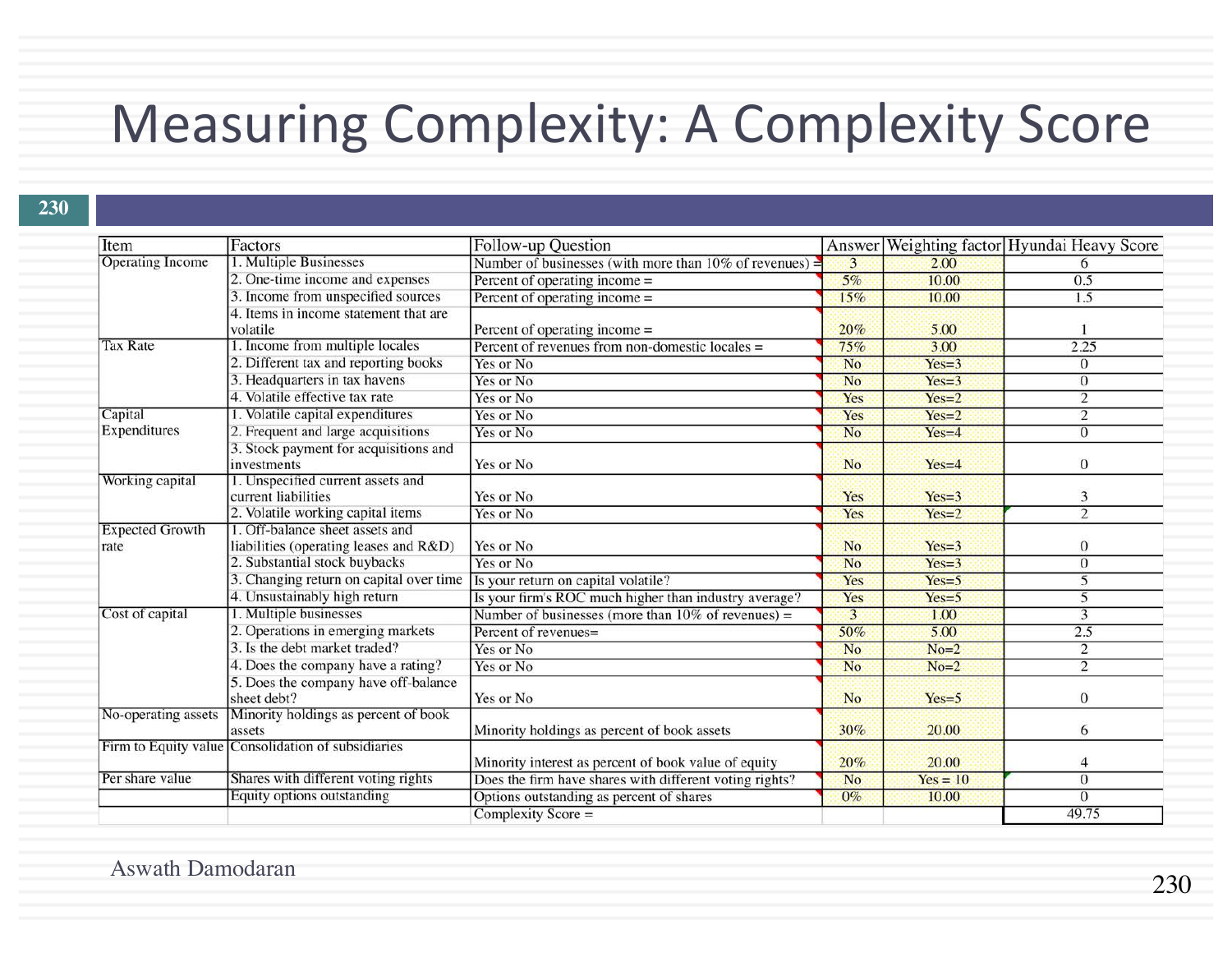# Dealing with Complexity

- $\Box$  In Discounted Cashflow Valuation
	- The Aggressive Analyst: Trust the firm to tell the truth and value the firm based upon the firm's statements about their value.
	- The Conservative Analyst: Don't value what you cannot see.
	- The Compromise: Adjust the value for complexity
		- Adjust cash flows for complexity
		- $\blacksquare$  Adjust the discount rate for complexity
		- $\blacksquare$  Adjust the expected growth rate/ length of growth period
		- Value the firm and then discount value for complexity
- $\Box$  In relative valuation
	- In a relative valuation, you may be able to assess the price that the market is charging for complexity:
	- $\blacksquare$  With the hundred largest market cap firms, for instance:
	- $PBV = 0.65 + 15.31$  ROE  $0.55$  Beta + 3.04 Expected growth rate  $0.003$  # Pages in 10K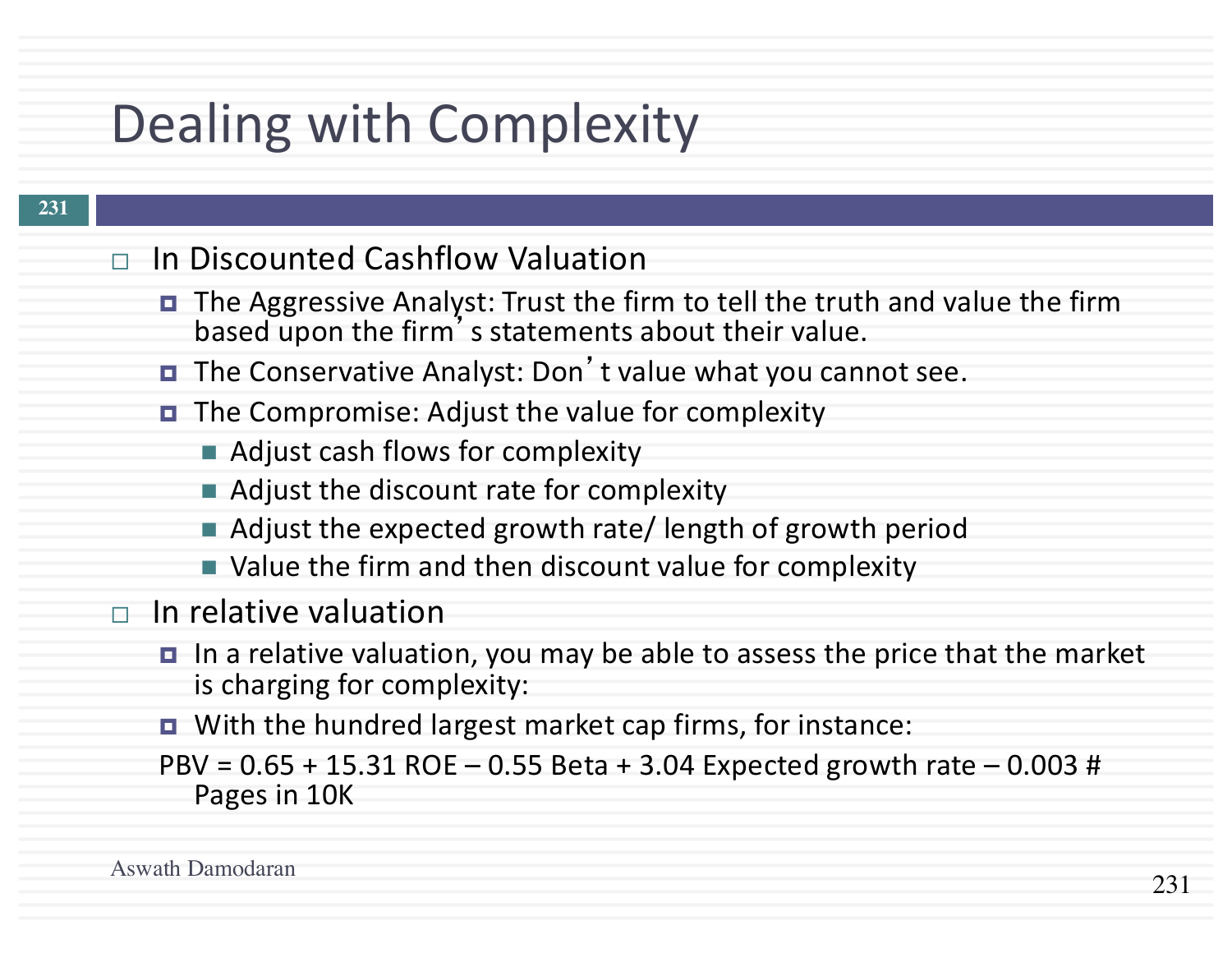# 5. Be circumspect about defining debt for cost of capital purposes...

- $\Box$  General Rule: Debt generally has the following characteristics:
	- $\blacksquare$  Commitment to make fixed payments in the future
	- $\blacksquare$  The fixed payments are tax deductible
	- $\blacksquare$  Failure to make the payments can lead to either default or loss of control of the firm to the party to whom payments are due.
- $\Box$  Defined as such, debt should include
	- $\blacksquare$  All interest bearing liabilities, short term as well as long term
	- $\blacksquare$  All leases, operating as well as capital
- $\Box$  Debt should not include
	- Accounts payable or supplier credit
- $\Box$  Be wary of your conservative impulses which will tell you to count everything as debt. That will push up the debt ratio and lead you to understate your cost of capital.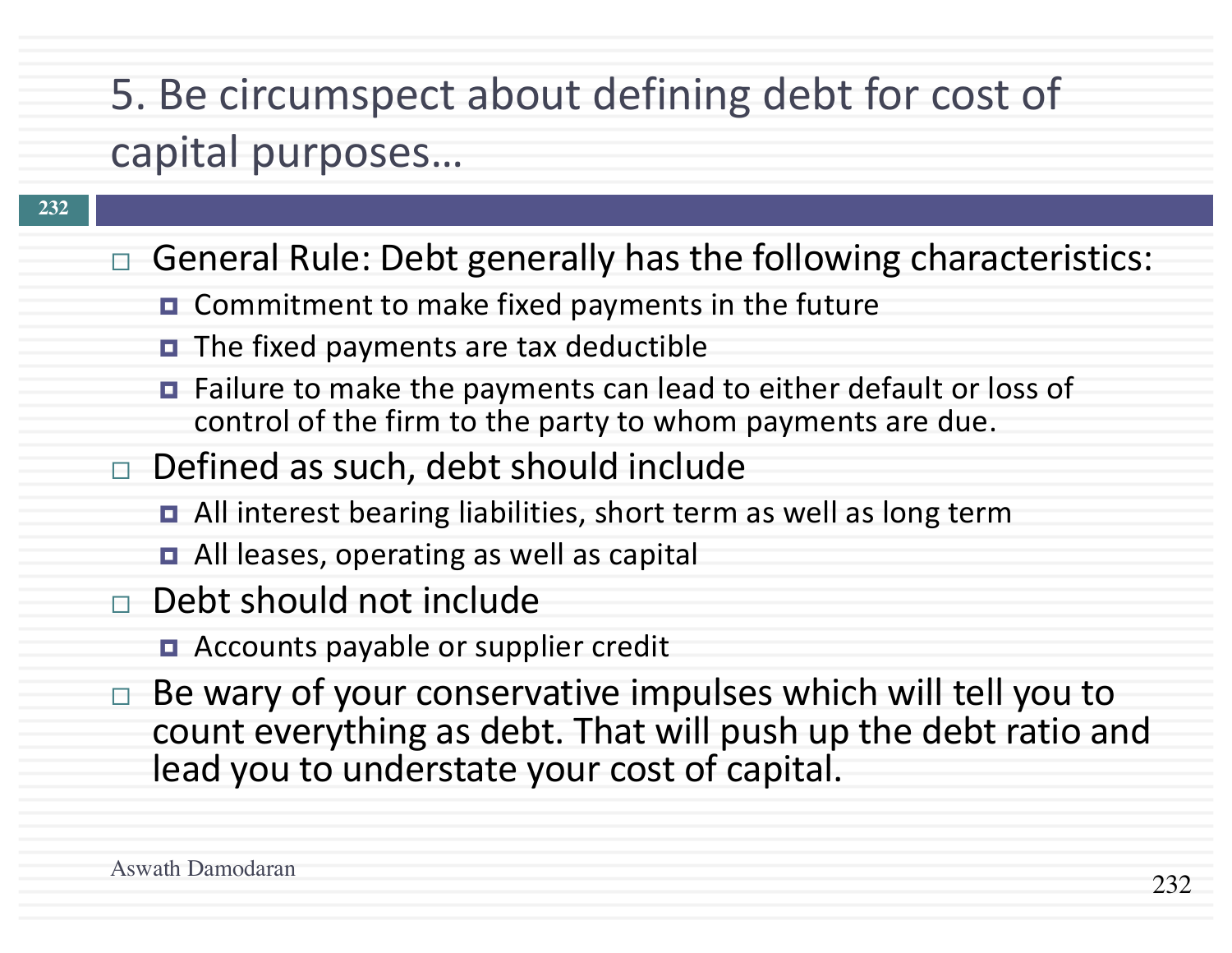# Book Value or Market Value

- $\Box$  You are valuing a distressed telecom company and have arrived at an estimate of  $\frac{1}{2}$  billion for the enterprise value (using a discounted cash flow valuation). The company has \$ 1 billion in face value of debt outstanding but the debt is trading at 50% of face value (because of the distress). What is the value of the equity to you as an investor?
	- a. The equity is worth nothing (EV minus Face Value of Debt)
	- b. The equity is worth \$500 million (EV minus Market Value of Debt)
- $\Box$  Would your answer be different if you were told that the liquidation value of the assets of the firm today is \$1.2 billion and that you were planning to liquidate the firm today?